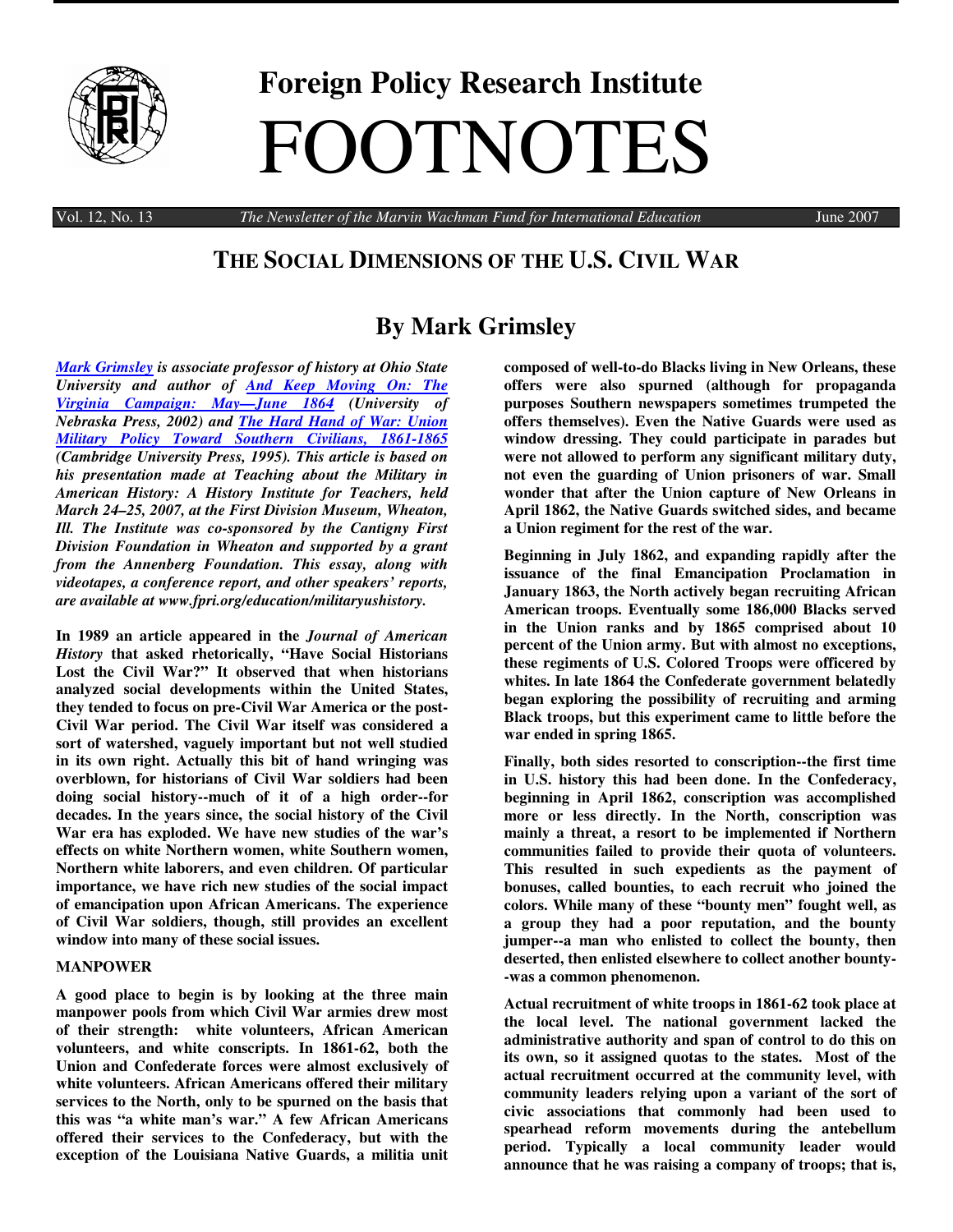**about 100 men. If he had sufficient standing and leadership ability, he soon got them. Because of the liberal use of alcoholic beverages in the process, and because the troops then elected him captain, he was sometimes called the "beer captain." Once companies were raised, the state governor organized ten of them into a regiment and placed it under command of a colonel. At that point, the governor handed control of the regiment over to the federal government. Some colonels were veterans of military service in the Regular Army or the War with Mexico-- Ulysses S. Grant, for example, began as a colonel of an Illinois regiment. But many owed their rank purely to political connections and to the widespread assumption that the same qualities of character, patriotism, civicmindedness, and leadership that made for success in civilian life would also make for success in military life.**

**This assumption was so widespread that it was common for politicians to become generals. Nathaniel P. Banks had been Speaker of the House before the Civil War broke out. Such "political generals" often displayed limited combat skill and therefore have a poor reputation today, but in fact many served effectively in other ways. They frequently had greater interest and expertise in the issues of emancipation, military occupation, and wartime reconstruction. Banks, for instance, played a pivotal role in Louisiana, and ultimately did more than any single individual to recreate a loyal state government there by 1864.**

**Why did soldiers enlist? Until a couple of decades ago, most responses emphasized defense of homeland, particularly among Southerners; the call of adventure; and the widespread belief that war was the ultimate test of manhood. Certainly an important factor that motivated many Civil War soldiers to endure the terrors of combat was the knowledge that they served alongside men from their own community. A man who shirked his duty in battle literally could not go home again. Whatever the emphasis, these interpretations downplayed the importance of political motivations. In** *Embattled Courage* **(1989), for example, Gerald F. Linderman argues that courage was the preeminent ethos for both Northern and Southern volunteers. To the Civil War generation, courage meant not just bravery but a constellation of values involving "manliness, godliness, duty, honor, and knightliness."**

**Beginning in the mid-1990s, however, a number of historians began registering a strong dissent from this view. Noting that Civil War soldiers came from one of the most politically active and aware societies then in existence--voter participant rates of 80 percent were common, and newspapers were little more than extended editorial pages--they emphasize the role of political ideology in motivating soldiers both to enlist and to remain in the ranks despite years of hardship, disease, and death. The foremost proponent of this viewpoint is James M. McPherson. In two books--***What They Fought For, 1861- 1865* **(1994) and** *For Cause and Comrades* **(which won the Lincoln Prize in 1998)--McPherson reports the result of having studied literally thousands of letters and diaries kept by Union and Confederate soldiers, and notes the frequency with which they express strong political**

**sentiments as validating their military sacrifice. Northern soldiers understood that they were fighting to defend a noble experiment in republican self-government that might perish if the country were permanently disunited. Southern soldiers also fought for a vision of republican government, but one predicated on the assumption that, as in Roman times, slavery must undergird any successful republic.**

#### **BLACK MILITARY EXPERIENCE**

**Central to any study of the social dimensions of the Civil War is the impact of emancipation. War has a way of exerting a breaking pressure on long-held societal institutions. The Civil War was no exception. From the outset, Blacks were deeply involved in the conflict. Their efforts buttressed the Confederate war economy and enabled a very high percentage of able-bodied white men to enter the Confederate army. Blacks served the Confederate army in a variety of support roles, among them personal body servants, teamsters, cooks, and laborers. Thousands of slaves helped to construct Confederate field fortifications. Most of this labor was no more volitional than slavery had been, but it was substantial enough to give President Lincoln ample reason eventually to regard the destruction of slavery as a military necessity, a decision that took the form of a preliminary Emancipation Proclamation issued on September 22, 1862, which threatened to liberate slaves in areas still in rebellion on January 1, 1863, and a final Emancipation Proclamation which actually did so.**

**In recent decades, an increasing number of historians have begun to emphasize the role that Blacks took in propelling Lincoln toward this policy. The initial Union policy of neutrality toward slavery was viable only if slaves remained passive once the war began. They did not. On the contrary, they flocked to Union lines whenever the chance arose. Their actions made neutrality a non-option. Union officers either had to return the slaves, in which case they buttressed slavery, or harbor them, in which case they undercut slavery. The war was scarcely a month old before Union general Benjamin F. Butler, a Massachusetts politician who was a lawyer by training, came up with an ingenious formula that undercut slavery while adroitly sidestepping the thorny political issues involved. To a Confederate major who smugly insisted upon the return of certain runaway slaves under the Fugitive Slave Act of 1850), he argued that slaves might be property, but if used in support of the Confederate military effort they became "contraband of war." And once in Union hands, they could not only be kept, but could also be put to work for the Union cause.**

**Although many Blacks served voluntarily, even eagerly, some were understandably more interested in taking care of their families and friends. Yet the voracious hunger of the Union war effort for labor--to load and unload ships, to drive wagon trains, to build and repair railroads--meant that hundreds of Blacks were forced into service against their will. A common Union tactic was to surround an African American church during Sunday worship service, then seize able-bodied African American men as they emerged. In some instances, Union soldiers entered the**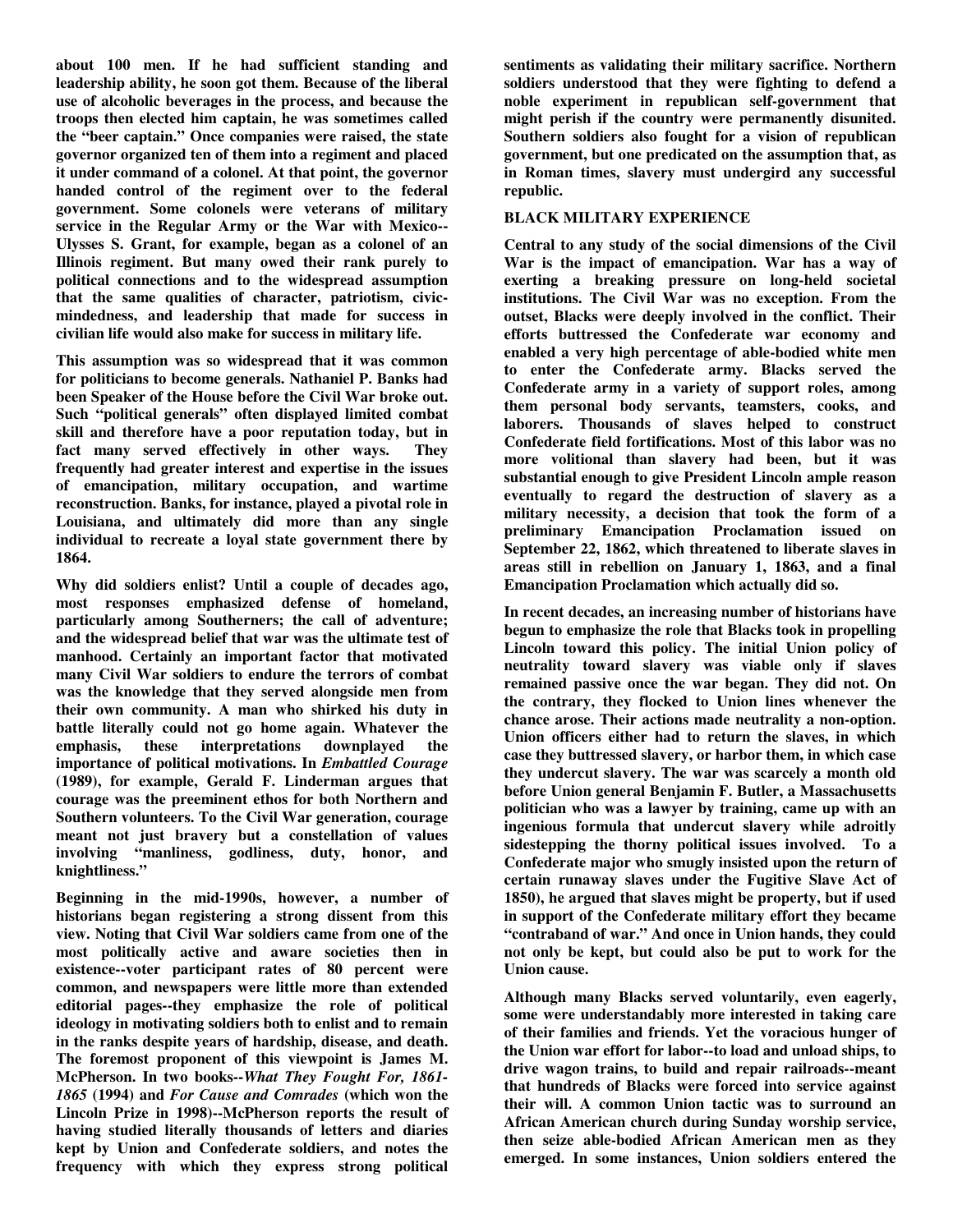**sanctuary itself to take the Black laborers required. Once in service, the mortality rate of Black laborers could be as high as on the battlefield. During the construction of a spur rail line from Nashville to the Tennessee River, for example, about 25 percent of the Black labor force perished from illness and exposure.**

**Experiments with Black troops began as early as mid 1862. They got seriously underway after the issuance of the Emancipation Proclamation in January 1863. Free blacks in the North enlisted in disproportionately large numbers. In Ohio, for example, over 5,000 African American men joined the Union army out of a** *total* **free black population of 36,000. Most African American troops, however, were recruited from Confederate states, particularly in the Mississippi River valley, where from March 1863 onward the U.S. government conducted an intensive, protracted campaign to enlist Black soldiers.**

**Nearly 40,000 black soldiers died over the course of the war--30,000 of infection or disease. Black soldiers served in artillery, cavalry, and infantry and performed all noncombat support functions that sustain an army, as well. Black carpenters, chaplains, cooks, guards, laborers, steamboat pilots, surgeons, and teamsters also contributed to the war cause. Nearly eighty Blacks became commissioned officers. Black women could not formally join the Army but nonetheless served as nurses, spies, and scouts, the most famous being Harriet Tubman, who scouted for the Second South Carolina Volunteers.**

**Because of prejudice against them--many whites persisted in believing that African Americans would not make good combat soldiers--black units were not used in combat as extensively as they might have been. Nevertheless, they served with distinction in a number of battles, including the famous battle at Fort Wagner, SC, in July 1863, immortalized in the film** *Glory***, and Petersburg, VA.**

**Black soldiers served despite the fact that initially they were paid \$10 per month, from which \$3 was automatically deducted for clothing, resulting in a net pay of \$7. In contrast, white soldiers received \$13 per month from which no clothing allowance was drawn. When Frederick Douglass complained about this to Lincoln in August 1863, Lincoln defended this practice as a necessary concession to white prejudice. Not until June 1864 did Congress grant equal pay to the U.S. Colored Troops and made the action retroactive.**

**The African American military experience included numerous atrocities at the hands of Confederate forces, most famously in the Battle of Fort Pillow in April 1864, when cavalry under Gen. Nathan Bedford Forrest massacred Tennessee loyalists and particularly black soldiers even after their surrender. While it was later claimed that Forrest ordered the massacre, the evidence suggests that he only did nothing to stop it. Most largescale atrocities are "crimes of obedience." That is to say, they occur only because of orders given. But among Southern whites, the loathing for Blacks who would stand up to whites was so deeply ingrained that most of these actions were spontaneous.**

**Despite Black cries of "Remember Fort Pillow!" there**

**were almost no instances of African American atrocities against Confederates. In part this was because the psychodynamics were different: the self-image of Black troops emphasized assertion of their own new status as men, not racial hatred against whites. But it was also a function of the way Union commanders tended to employ Black troops. Gen. William T. Sherman, for instance, absolutely refused to allow any Blacks to serve in his field armies. Instead he parceled them out to garrison small posts (like Fort Pillow). This had the unintended effect of making African American troops more vulnerable to massacre while depriving them of the opportunity to do anything similar.**

**Another common use of Black troops was the performance of fatigue duty. The emphasis on fatigue duty was an extension of the belief that Blacks were not well suited for combat. White observers were constantly amazed when Blacks did perform well. The racist mindset conditioned them to think of this as an aberration rather than the norm, despite numerous instances of superior Black battlefield performance.**

**The war ended before Black combat troops could fully prove themselves in the eyes of whites. If the war had lasted longer than August 1865, however, the three-year enlistments of the last great wave of white volunteers would have expired. Blacks, who already made up 10 percent of the Union army, would then have become even more important, perhaps vital--and possibly with lasting societal effects.**

#### **CONSCRIPTION**

**Conscription had been practiced during colonial times, and after U.S. independence militia service was theoretically compulsory. But by 1840s militia service was so heavily derided and so easily avoided that the de facto militia consisted primarily of volunteer companies. The Civil War saw the first real conscription in U.S. history. Its importance is hard to overstate. In a republic based on limited national government, national authority reached right through state and community authority, snatched up individuals, and placed them in lethal danger.**

**This expedient was made necessary by the limits of volunteering. By early 1862 many white Southerners were already in the Confederate army, while Southern defeats dampened the recruitment of new volunteers. Worse, most Confederate enlistments were for 12 months and on the verge of expiration. The Conscription Act of 1862 effectively told Confederate soldiers that if they reenlisted they could remain in their current units. If they did not, they could be drafted and sent anywhere. It was a strong inducement for soldiers to reenlist so that they could serve with neighbors and kinsmen.**

**Supplemental legislation permitted men to pay a substitute to serve in their stead. A so-called "Twenty Negro Law" exempted one able-bodied white man for every twenty slaves, in order to maintain stability on plantations. Both measures contributed to the perception that it was "a rich man's war but a poor man's fight." And in 1864, when additional laws tightened exemptions and extended age limits to 16 and 45, the Confederate government was**